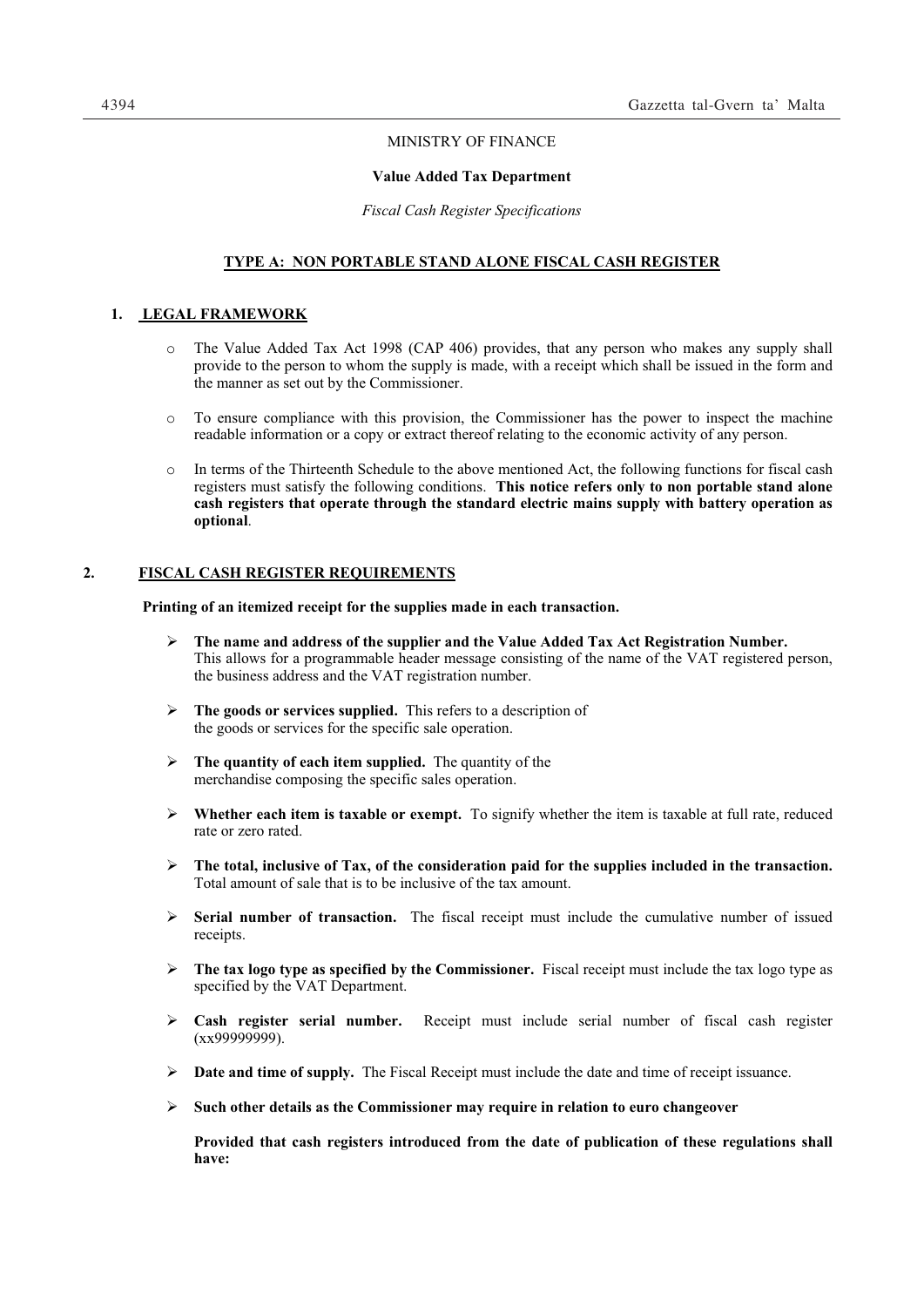- o **Dual display functionality**: The fiscal receipt must be capable of printing a countervalue of the amount of the sale inclusive of VAT in another currency other than the prevailing national currency;
- o **Euro currency printing**: the cash register must be capable of printing the € symbol;
- o **Conversion rate**: receipts issued in dual display must be able to display the central parity rate or the irrevocably fixed conversion rate whichever may be case up to four decimal places. The use of the inverse rate is not allowed.

# **Registering of all day-to-day transactions on a printed journal**

 The journal roll must contain an identical printed copy of the receipts chits given to the customer. This does not include the programmable header message.

# **Storing of predefined data in an inaccessible and unalterable memory**

 $\triangleright$  The fiscal cash register is to have a non-volatile memory which will contain the end-of-day closure summary of sales information.

# **3. CASH REGISTER SPECIFICATIONS**

- $\triangleright$  Print itemized receipt showing issuing firm<br> $\triangleright$  Register all day-to-day transactions on a joy
- Register all day-to-day transactions on a journal<br>Store are defined data in an inaccessible an unal
- Store pre defined data in an inaccessible an unalterable memory<br>  $\triangleright$  Have non volatile memory that is sealed and installed in an are
- Have non volatile memory that is sealed and installed in an area inside the cash register and may only be repaired or modified by authorized persons as approved by the Commissioner of VAT
- $\triangleright$  Have an automatic calendar and clock
- $\triangleright$  Be programmable through the key board
- Have programmable header message consisting of business name, business address and VAT Registration Number
- Allow operator to correct errors with ease without sacrificing security control features. Once cash is entered no deletion will be possible. Non- volatile Memory is to be protected against the possibility of cancellation of entries and their respective calculations. Units must not allow externally executed programmes to manipulate the totals stored within the non-volatile Memory
- Allow for automatic VAT Tax computation with a minimum of *four* different rates with the possibility of an increase to five, if necessary
- $\triangleright$  Have one or two integrated printers to produce a basic fiscal receipt and journal. The journal roll must contain a copy of data on receipt chit given to the customer.
- Must prohibit the entry of transaction if the receipt and journal printers are disconnected and depletion of paper
- $\triangleright$  Must be able to store a minimum 2000 end of day entries (Z readings) all of which must be cumulative numbered
- Must automatically prohibit further operation, once an error is detected
- $\triangleright$  Is to issue a warning error message when the non volatile Memory has about thirty (30) end-of-day closures left as storage capacity. Unit to prohibit any further transactions from being entered
- Have a Dual VDU to enable customer and seller to view simultaneously what is being input to the unit
- Have an automatic self test procedure including a self diagnostic functions
- $\triangleright$  Have battery-protected operation to ensure that all transactions are completed if there is a power failure during the processing of a specific transaction. This includes the protection of time, date, daily totals and the non-volatile Memory even when the cash register is switched off
- Safety requirements System to be CE marked
- $\triangleright$  Have totaling functions: this means that the end of the day closure chit indicates the cumulative number of receipts, the daily total breakdown of amounts paid for the various tax rates, and the VAT total. Printing of management reports such as X-readings (cash in drawer) and Z readings (daily closing report)
- Have non volatile Memory to be accessed through a keyboard command, and printed according to various selection criteria
- Non fiscal reports are not to print tax logotype and are to indicate in clear manner that report is 'NON FISCAL'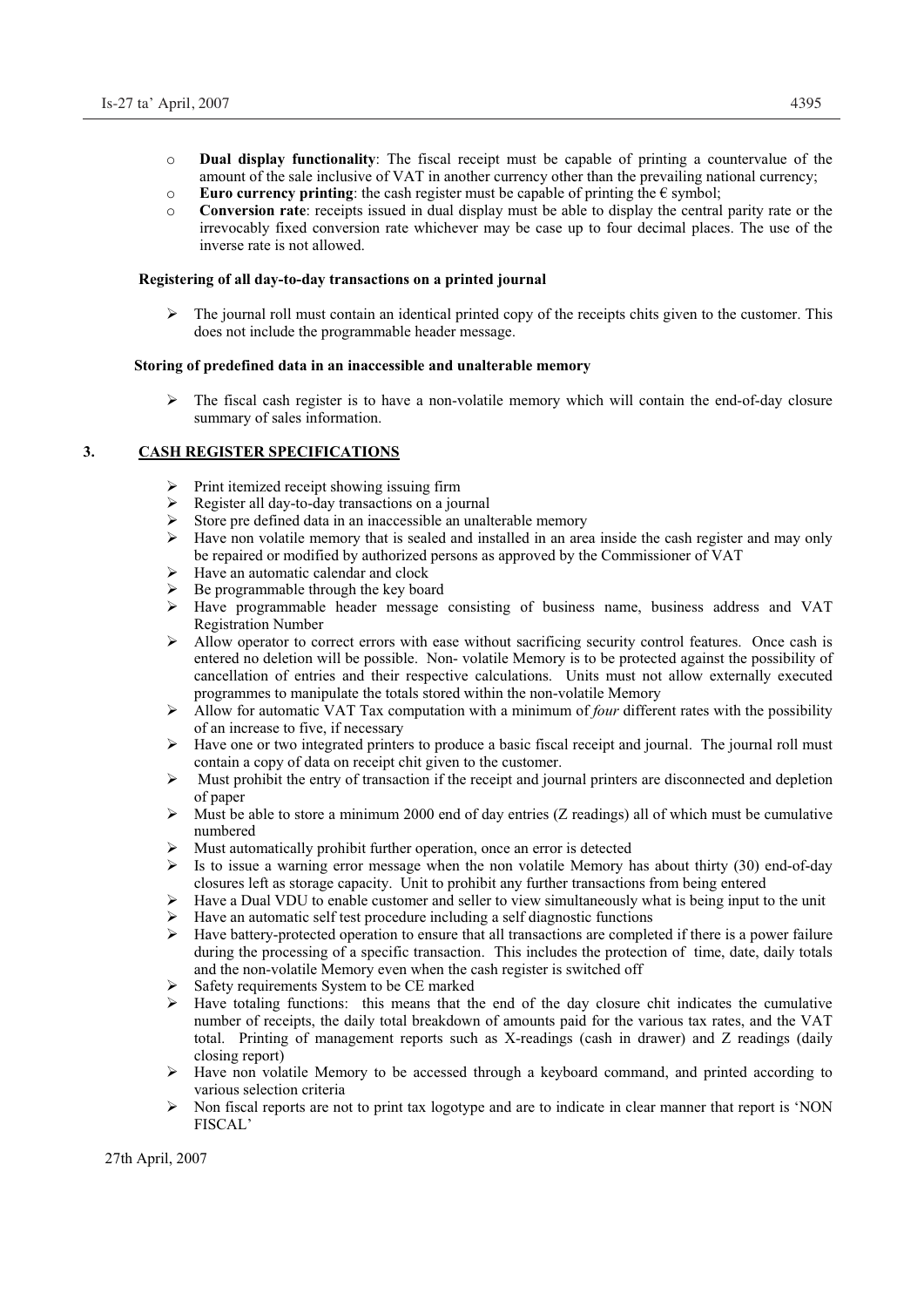## MINISTRY OF FINANCE

# **Value Added Tax Department**

*Fiscal Cash Register Specifications* 

## **TYPE B: PORTABLE STAND ALONE FISCAL CASH REGISTER**

## **2. LEGAL FRAMEWORK**

- The Value Added Tax Act 1998 (CAP 406) provides, that any person who makes any supply shall provide to the person to whom the supply is made, with a receipt which shall be issued in the form and the manner as set out by the Commissioner.
- o To ensure compliance with this provision, the Commissioner has the power to inspect the machine readable information or a copy or extract thereof relating to the economic activity of any person.
- o In terms of the Thirteenth Schedule to the above mentioned Act, the following functions for fiscal cash registers must satisfy the following conditions. **This notice refers only to portable stand alone cash registers that operate through battery mode with standard electric supply operation as optional.**

### **2. FISCAL CASH REGISTER REQUIREMENTS**

**Printing of an itemized receipt for the supplies made in each transaction.** 

- **The name and address of the supplier and the Value Added Tax Act Registration Number.**  This allows for a programmable header message consisting of the name of the VAT registered person, the business address and the VAT registration number.
- **The goods or services supplied.** This refers to a description of the goods or services for the specific sale operation.
- **The quantity of each item supplied.** The quantity of the merchandise composing the specific sales operation.
- **Whether each item is taxable or exempt.** To signify whether the item is taxable at full rate, reduced rate or zero rated.
- $\triangleright$  The total, inclusive of Tax, of the consideration paid for the supplies included in the transaction. Total amount of sale that is to be inclusive of the tax amount.
- **Serial number of transaction.** The fiscal receipt must include the cumulative number of issued receipts.
- **The tax logo type as specified by the Commissioner.** Fiscal receipt must include the tax logo type as specified by the VAT Department.
- **Cash register serial number.** Receipt must include serial number of fiscal cash register  $(xx999999999)$ .
- $\triangleright$  **Date and time of supply.** The Fiscal Receipt must include the date and time of receipt issuance.
- **Such other details as the Commissioner may require in relation to euro changeover**

**Provided that cash registers introduced from the date of publication of these regulations shall have:** 

- o **Dual display functionality**: The fiscal receipt must be capable of printing a countervalue of the amount of the sale inclusive of VAT in another currency other than the prevailing national currency;
- **Euro currency printing**: the cash register must be capable of printing the  $\epsilon$  symbol;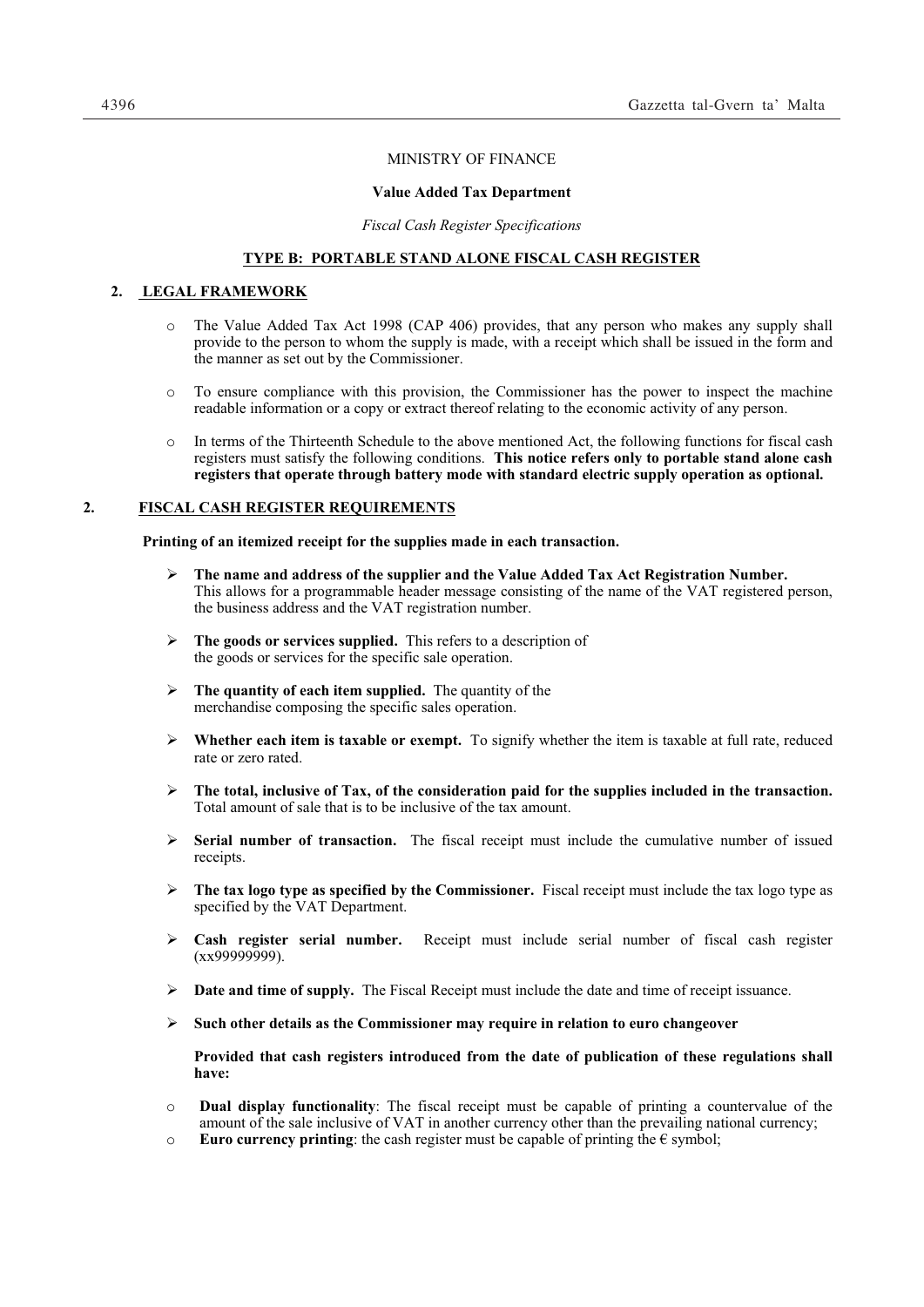o **Conversion rate**: receipts issued in dual display must be able to display the central parity rate or the irrevocably fixed conversion rate whichever may be case up to four decimal places. The use of the inverse rate is not allowed.

### **Registering of all day-to-day transactions on a printed journal**

 The journal roll must contain an identical printed copy of the receipts chits given to the customer. This does not include the programmable header message.

#### **Storing of predefined data in an inaccessible and unalterable memory**

 $\triangleright$  The fiscal cash register is to have a non-volatile memory which will contain the end-of-day closure summary of sales information.

## **3. CASH REGISTER SPECIFICATIONS**

- $\triangleright$  Print itemized receipt showing issuing firm
- Register all day-to-day transactions on a journal
- Store pre defined data in an inaccessible an unalterable memory
- $\triangleright$  Have non volatile memory that is sealed and installed in an area inside the cash register and may only be repaired or modified by authorized persons as approved by the Commissioner of VAT
- $\triangleright$  Have an automatic calendar and clock
- $\geq$  Be programmable through the key board<br> $\geq$  Have programmable header message
- Have programmable header message consisting of business name, business address and VAT Registration Number
- $\triangleright$  Allow operator to correct errors with ease without sacrificing security control features. Once cash is entered no deletion will be possible. Non- volatile Memory is to be protected against the possibility of cancellation of entries and their respective calculations. Units must not allow externally executed programmes to manipulate the totals stored within the non-volatile Memory
- Allow for automatic VAT Tax computation with a minimum of *four* different rates with the possibility of an increase to five, if necessary
- Have one or two integrated printers to produce a basic fiscal receipt and journal. The journal roll must contain a copy of data on receipt chit given to the customer.
- Must prohibit the entry of transaction if the receipt and journal printers are disconnected and depletion of paper
- Must be able to store a minimum 2000 end of day entries (Z readings) all of which must be cumulative numbered
- Must automatically prohibit further operation, once an error is detected  $\geq$  Is to issue a warning error message when the non-volatile Memory h
- Is to issue a warning error message when the non volatile Memory has about thirty (30) end-of-day closures left as storage capacity. Unit to prohibit any further transactions from being entered
- $\triangleright$  Have a Dual VDU to enable customer and seller to view simultaneously what is being input to the unit
- $\triangleright$  Have an automatic self test procedure including a self diagnostic functions  $\triangleright$  Have battery-protected operation to ensure that all transactions are comple
- Have battery-protected operation to ensure that all transactions are completed if there is a power failure during the processing of a specific transaction. This includes the protection of time, date, daily totals and the non-volatile Memory even when the cash register is switched off
- Safety requirements System to be CE marked
- Have totaling functions: this means that the end of the day closure chit indicates the cumulative number of receipts, the daily total breakdown of amounts paid for the various tax rates, and the VAT total. Printing of management reports such as X-readings (cash in drawer) and Z readings (daily closing report)
- $\triangleright$  Have non volatile Memory to be accessed through a keyboard command, and printed according to various selection criteria
- $\triangleright$  Non fiscal reports are not to print tax logotype and are to indicate in clear manner that report is 'NON FISCAL'

# **4. ADDITIONAL SPECIFICATIONS APPLICABLE SPECIFICALLY TO PORTABLE STAND ALONE CASH REGISTERS**

- $\triangleright$  Must operate on an alternative power source to the electricity mains supply to sustain the operation of the cash register for the duration of the daily trading hours
- Shall incorporate an inbuilt battery recharge unit which will allow the batteries to be recharged
- $\triangleright$  Shall have a journal paper advance and receipt paper advance key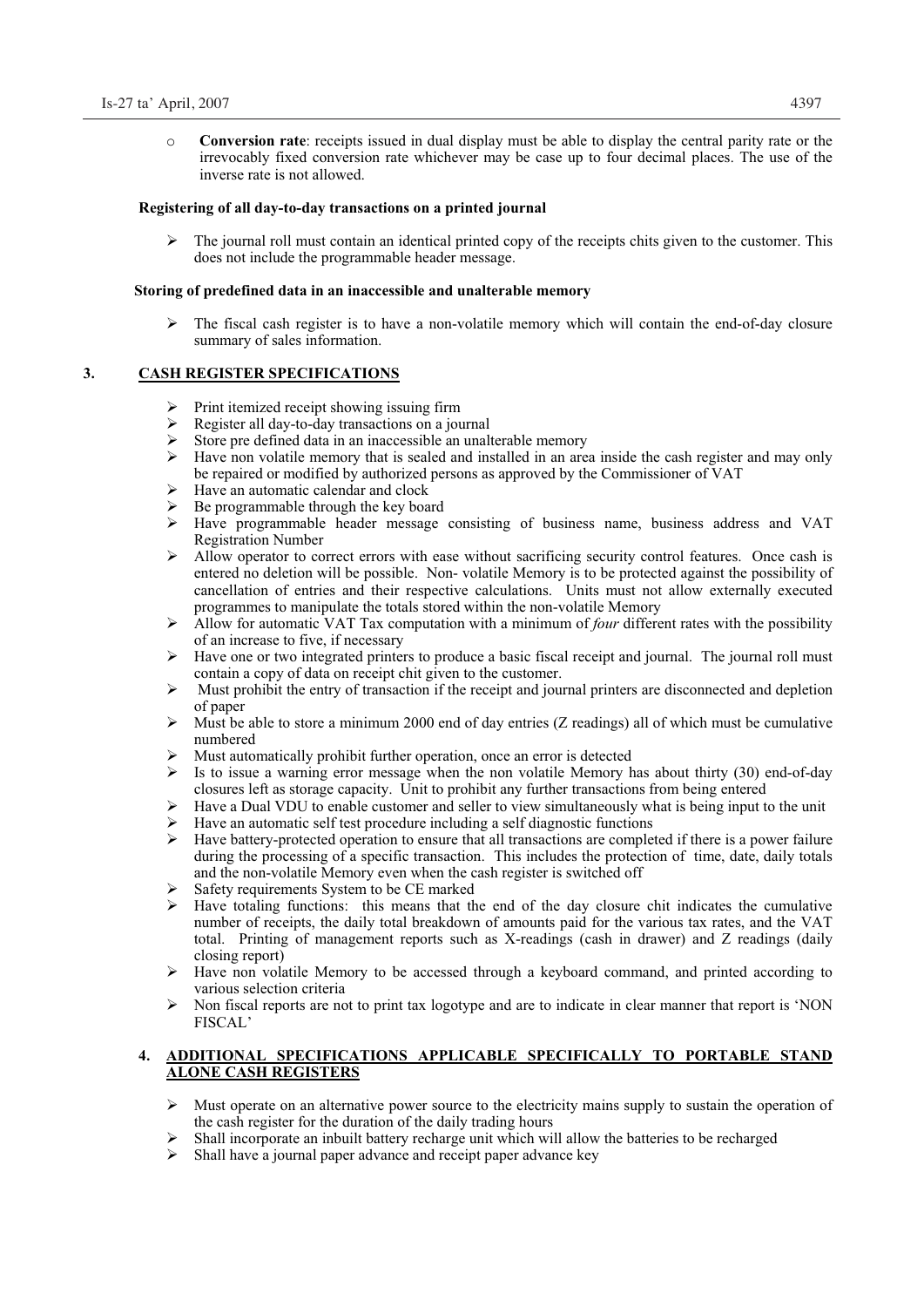# MINISTRY OF FINANCE

#### **Value Added Tax Department**

*Fiscal Cash Register Specifications* 

#### **TYPE C: POINT OF SALE SYSTEM**

## **3. LEGAL FRAMEWORK**

- o The Value Added Tax Act 1998 (CAP 406) provides, that any person who makes any supply shall provide to the person to whom the supply is made, with a receipt which shall be issued in the form and the manner as set out by the Commissioner.
- o To ensure compliance with this provision, the Commissioner has the power to inspect the machine readable information or a copy or extract thereof relating to the economic activity of any person.
- o In terms of the Thirteenth Schedule to the above mentioned Act, the following functions for fiscal cash registers must satisfy the following conditions. **This notice refers only to non portable stand alone cash registers (to act as point of sale) that operate through the standard electric mains supply with battery operation as optional.**

# **2. FISCAL CASH REGISTER REQUIREMENTS**

**Printing of an itemized receipt for the supplies made in each transaction.** 

- **The name and address of the supplier and the Value Added Tax Act Registration Number.**  This allows for a programmable header message consisting of the name of the VAT registered person, the business address and the VAT registration number.
- **The goods or services supplied.** This refers to a description of the goods or services for the specific sale operation.
- **The quantity of each item supplied.** The quantity of the merchandise composing the specific sales operation.
- **Whether each item is taxable or exempt.** To signify whether the item is taxable at full rate, reduced rate or zero rated.
- $\triangleright$  The total, inclusive of Tax, of the consideration paid for the supplies included in the transaction. Total amount of sale that is to be inclusive of the tax amount.
- **Serial number of transaction.** The fiscal receipt must include the cumulative number of issued receipts.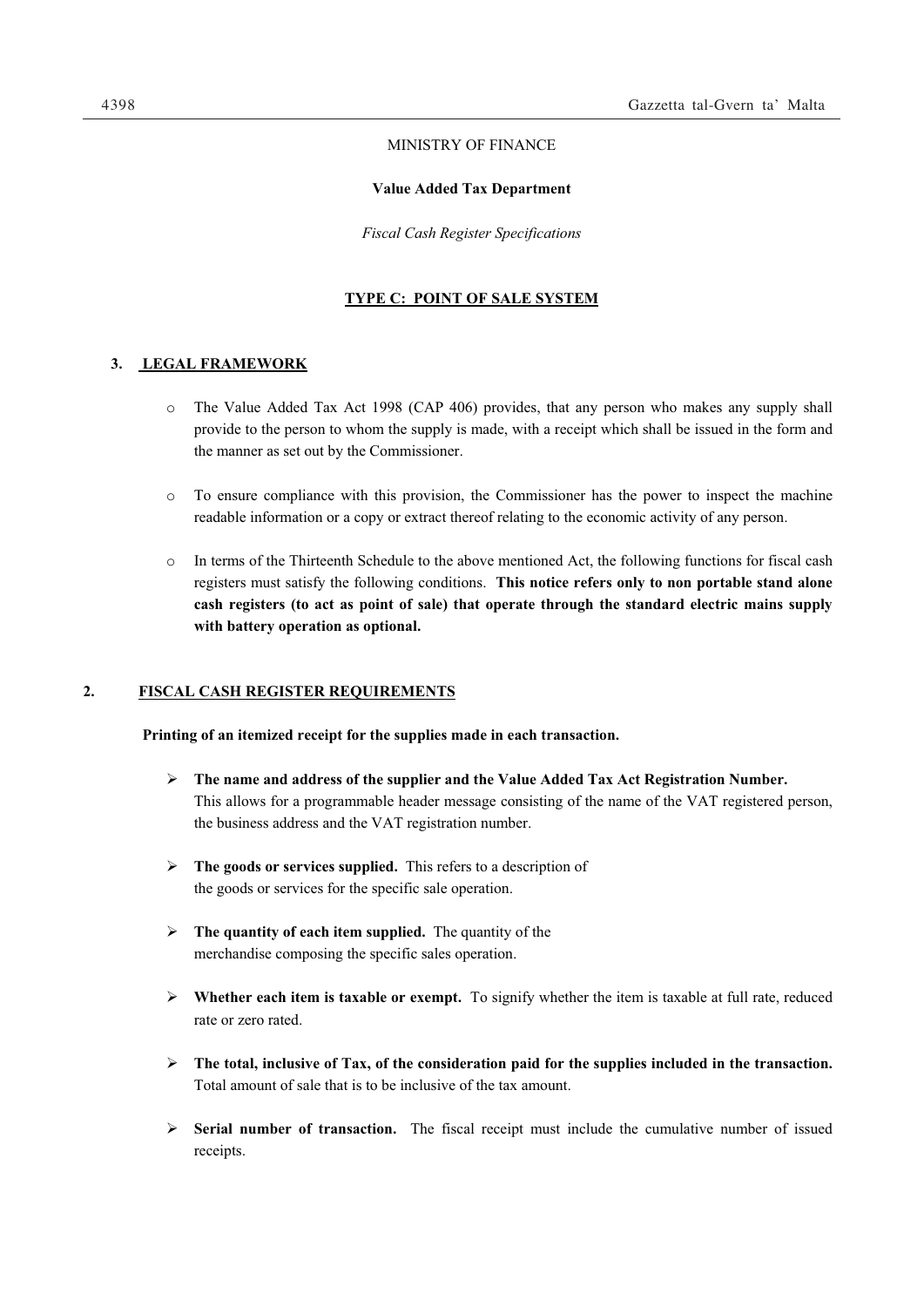- **The tax logo type as specified by the Commissioner.** Fiscal receipt must include the tax logo type as specified by the VAT Department.
- **Cash register serial number.** Receipt must include serial number of fiscal cash register  $(xx99999999)$ .
- $\triangleright$  **Date and time of supply.** The Fiscal Receipt must include the date and time of receipt issuance.
- **Such other details as the Commissioner may require in relation to euro changeover.**

**Provided that cash registers introduced from the date of publication of these regulations shall have:** 

- o **Dual display functionality**: The fiscal receipt must be capable of printing a countervalue of the amount of the sale inclusive of VAT in another currency other than the prevailing national currency;
- **Euro currency printing**: the cash register must be capable of printing the  $\epsilon$  symbol;
- o **Conversion rate**: receipts issued in dual display must be able to display the central parity rate or the irrevocably fixed conversion rate whichever may be case up to four decimal places. The use of the inverse rate is not allowed.

### **Registering of all day-to-day transactions on a printed journal**

 $\triangleright$  The journal roll must contain an identical printed copy of the receipts chits given to the customer. This does not include the programmable header message.

## **Storing of predefined data in an inaccessible and unalterable memory**

 $\triangleright$  The fiscal cash register is to have a non-volatile memory which will contain the end-of-day closure summary of sales information.

### **3. CASH REGISTER SPECIFICATIONS**

- $\triangleright$  Print itemized receipt showing issuing firm
- $\triangleright$  Register all day-to-day transactions on a journal
- $\triangleright$  Store pre defined data in an inaccessible an unalterable memory
- $\triangleright$  Have non volatile memory that is sealed and installed in an area inside the cash register and may only be repaired or modified by authorized persons as approved by the Commissioner of VAT
- $\triangleright$  Have an automatic calendar and clock
- $\triangleright$  Be programmable through the key board
- Have programmable header message consisting of business name, business address and VAT Registration Number
- Allow operator to correct errors with ease without sacrificing security control features. Once cash is entered no deletion will be possible. Non- volatile Memory is to be protected against the possibility of